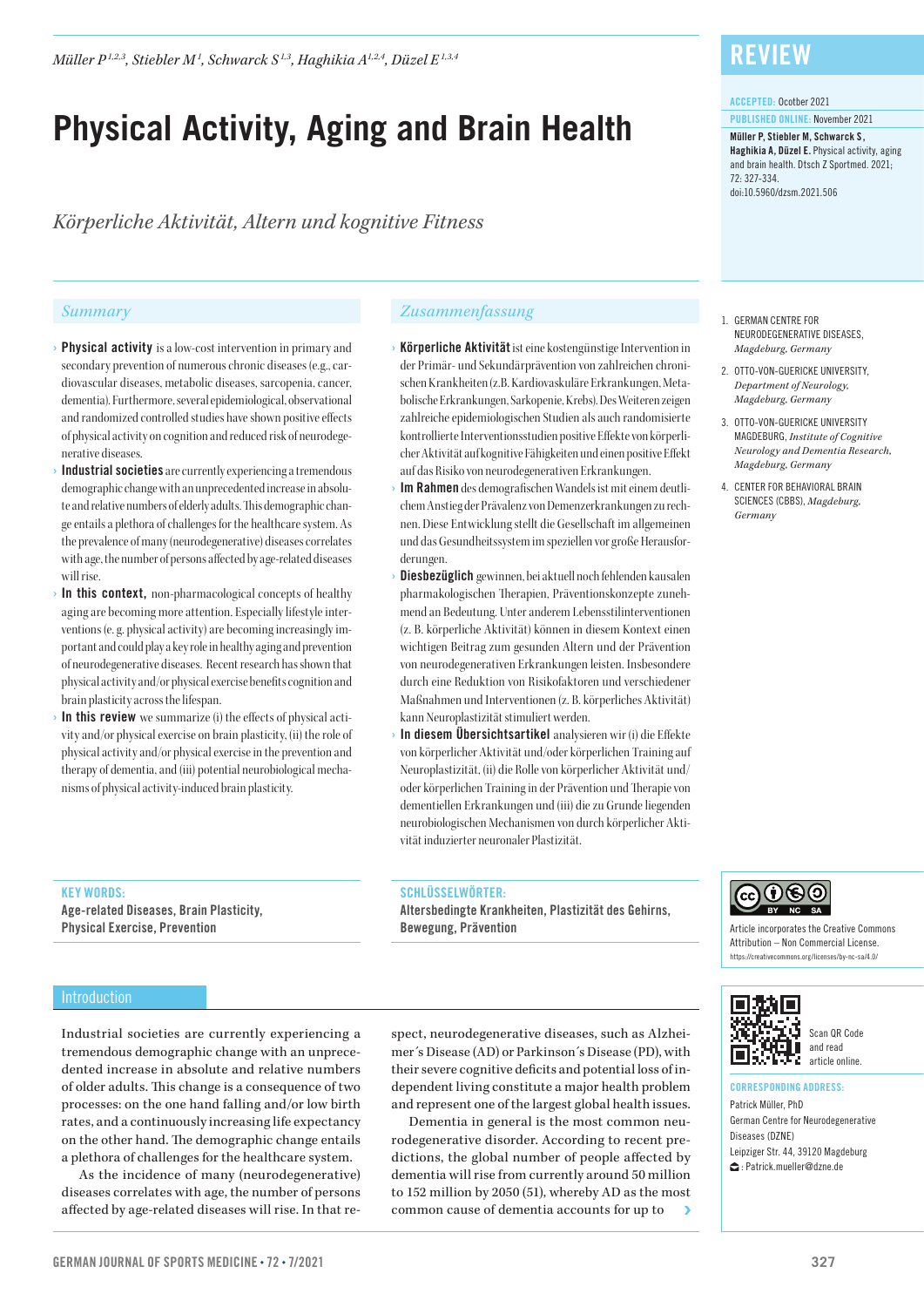RE<sup>v</sup>



75% of cases (36). Accordingly, methods for preventing, delaying the onset, slowing the progression, and improving the symptoms of dementia are urgently needed. However, in the last 30 years more than 200 clinical trials testing new, potential disease modifying drugs have failed (43).

In this context, non-pharmacological concepts of healthy aging are becoming increasingly important. Current research indicates that lifestyle factors, especially physical activity, could play a key role in healthy aging and prevention of neurodegenerative diseases (30).

## Aging and Brain Health

Aging is a heterogeneous process and subject of intensive research, especially in the context of demographic change. However, there are several definitions (e.g., chronical age, biological age, successful aging) and theories of aging (e.g., cellular aging, genetic aging, physiological aging) (4). Molecular hallmarks of aging are telomere attrition, epigenetic alterations, mitochondrial dysfunction, loss of proteostasis, cellular senescence, and systemic chronic inflammation. These different mechanisms result in cardiovascular, pulmonal, renal, musculoskeletal, immune and cognitive alterations (for overview see (29).

Cognitive functions are crucial for successful healthy aging and self-independence of older adults. In general, levels of cognitive functions increase during childhood, peak at some point in adulthood and decline during aging. More specifically, cognitive abilities requiring effortful processing (e.g., visuospatial ability, fluid reasoning) decline throughout middle/ late adulthood, whereas cognitive abilities requiring knowledge and/or experiences (e.g., autobiographical memory, semantic knowledge) peak in late adulthood (61). The research of age-related effects on cognition is dominated by cross-sectional comparisons between younger and older adults. However, cross-sectional studies are potentially confounded by cohort effects that may overestimate age-related differences in cognition. In contrast, longitudinal studies might underestimate potential age effects because of selective attrition (25).

Cognitive alterations are primarily attributed to structural and functional brain changes. Post-mortem and in vivo studies (using Magnetic Resonance Imaging, MRI) show age-related neural changes. These changes do not seem to result from neuronal loss, but rather from synaptic alterations in older adults (65). Age-related structural brain alterations occur in almost all cortical and subcortical regions, but most pronounced in prefrontal and temporal (including the hippocampus) brain regions. For example, structural MRI studies indicate an atrophy rate of the hippocampus of 2-3% per decade, which is accelerated to 1% yearly in old age (>70 years) (55). These brain regions are crucial for higher cognitive functions like memory and executive functions (e.g., working memory, cognitive flexibility, inhibitory control). Additionally, Diffusion tensor imaging (DTI) and T2-weighted MRI studies indicate decreased white matter integrity and increased white matter hyperintensities (WMH) during aging (10).

### Normal Aging, MCI & Dementia

The transition between normal and pathological aging, namely dementia, is smooth and clinically often difficult to detect. In this regard, "mild cognitive impairment" (MCI) (52) is a transitional stage between normal aging and dementia in which patients present with subjective and objective cognitive deficits. Unlike in dementia, daily living abilities are still preserved. MCI is associated with an increased risk for Alzheimer's disease, especially when memory functions are affected (amnestic MCI). A meta-analysis (38) reports an annual conversion rate from MCI to dementia of 5-10%. However, accordingly, not all MCI patients will progress to dementia.

Dementia is a syndrome, diagnosed when objective cognitive deficits are present over a period of at least 6 months that cannot be explained by delirium or other psychiatric disorders and the inability to function at work and/or usual daily activities (in contrast to MCI) (37). The most common cause of dementia is AD (up to 75% of all cases). AD is a chronic disease with a long preclinical and prodromal phase (20 years). Based on the continuum of AD (Clinical trajectory from preclinical AD, MCI to Dementia, Figure 1), in 2018 the "National Institute on Aging -Alzheimer`s Association (NIA-AA) Research Framework" (28) purposed a biological definition of AD including ß amyloid deposition, pathologic tau, and neurodegeneration [AT(N)] using different biomarkers (imaging and biofluids). Thus, the diagnosis is not restricted on clinical symptoms (e.g., memory deficits). Currently, the NIA-AA AD definition is especially used in research contexts and trials because a preclinical diagnosis of AD could provide a critical opportunity for therapeutic interventions (including physical exercise interventions).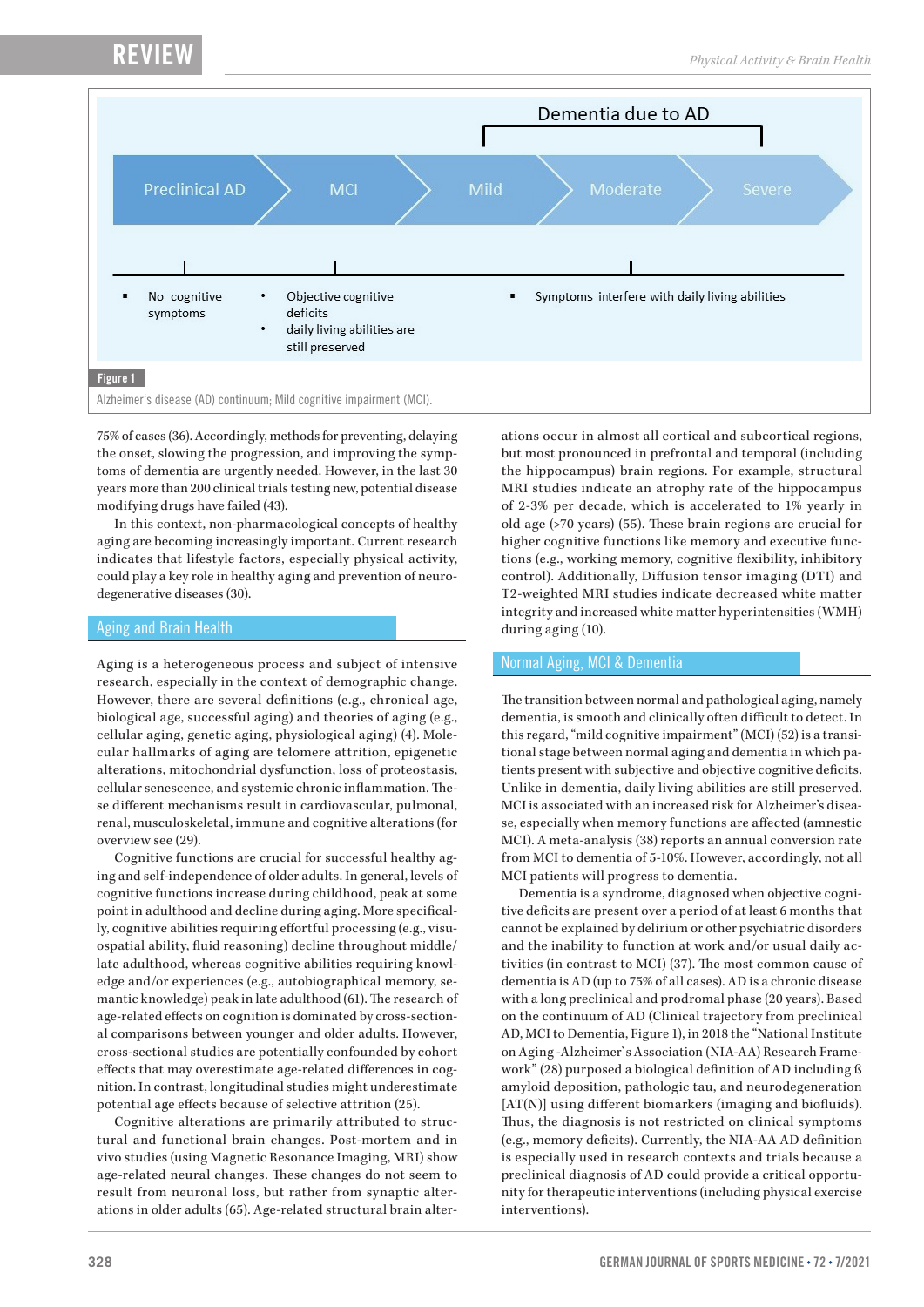# RE<sup>V</sup>



Correspondingly, the pathophysiological hallmarks of AD are ß amyloid plaques and abnormal tau tangles (5). In recent years, neuroinflammation has emerged a third core feature of AD which might provide a link between ß amyloid and abnormal tau tangles (26).

The main risk factor for dementia, especially AD, is age: 3% of people aged 65-64 years, 17% of people aged 75-84 years, and 32% of people aged 85 years and older are diagnosed with AD (24). However, current research indicates an unequivocal downtrend in the prevalence and incidence of dementia associated with prevention investments (e.g., improved education, vascular health). These results highlight the urgent need for primary and secondary prevention strategies.

In this regard, Norton et al. (49) postulate that one third of global AD is related to modifiable risk factors. Modifiable AD risk factors are: 1. Low educational attainment; 2. Physical inactivity; 3. Depression; 4. Overweight; 5. Midlife hypertension; 6. Smoking; and 7. Diabetes mellitus.

These factors open up an opportunity for various preventive strategies. According to a computational model, a reduction of 10% of these risk factors per decade could lead to a decrease of 8.3% of the global Alzheimer's prevalence by 2050 (49). Hence, the aim of primary/secondary prevention is to delay the onset or slow the progression of AD pathophysiology. A 5-year delay in the onset of AD could reduce the number of patients by over 50% (58).

# Effects of Physical Activity and Exercise on Brain Plasticity

Physical activity and/or physical exercise is a low-cost intervention in primary and secondary prevention for numerous chronic diseases (e.g., cardiovascular diseases, metabolic diseases, cancer, sarcopenia) (64). Furthermore, physical activity has several positive effects on brain health, can stimulate brain plasticity and reduces the risk of neurodegenerative diseases (e.g., dementia) (23).

In this regard, "physical activity" is defined as any muscle-induced bodily movement which increases energy expenditure above  $\sim 1.0/1.5$  metabolic equivalent of task (MET, 1 MET = 1 kcal (4,184 kJ) × kg-1 × h−1), whereby "physical exercise" is a specific, planned and structured form of physical activities (11). Additionally, physical exercise can be divided into acute physical exercise (single bout) and chronic physical exercise (physical exercise training). Current guidelines of the World Health Association (WHO) recommend a minimum of 150 minutes

moderate-intensity or 75 minutes vigorous-intensity aerobic activity and strength training per week (22).

Recent research has shown that physical activity and/or physical exercise benefits cognition and brain plasticity across the lifespan (60). A current systematic review concludes moderately strong evidence that moderate to vigorous physical exercise enhances cognition, especially memory and executive functions (19). However, results from randomized controlled trials report some inconsistent findings and high inter-individual differences in response to physical exercise interventions (46). In consequence the National Academies report summarize that evidence from human studies are insufficient to recommend physical exercise for preventing cognitive decline (17). For a detailed analysis of the National Academies report we recommend a perspective article by Voss et al. (63). Hence, more clinical intervention studies are needed with long-term follow-up assessments and more specific and sensitive tasks to evaluate exercise-induced brain plasticity (e.g., hippocampal dependent mnemonic discrimination) (63).

### **Neurobiological Mechanisms of Exercise Induced Brain Plasticity**

Despite several animal and human studies showing that physical exercise can enhance brain plasticity, the underlying neurobiological mechanisms of exercise induced brain plasticity are still largely unknown. Given that physical exercise affects numerous organ systems, it seems likely that physical exercise effects on brain plasticity operate via multiple pathways, mechanisms and levels (Figure 2). Stillman et al. (59) propose a level model: cellular and molecular changes (Level 1) initiate structural and functional brain (Level 2) and/or behavioral (Level 3) changes resulting in cognitive enhancement.

### **Effects of Acute Exercise on Brain Plasticity**

Even a single bout of physical exercise (acute exercise) can enhance cognition with strongest effect sizes for executive functions (13). A meta-analysis has suggested greatest enhancements occur within 15 minutes following acute exercise. Results from van Dongen et al. (62) even show long-term memory enhancement for up to 48 hours after a single bout of physical exercise. Moreover, using functional MRI (fMRI) they found that performing physical exercise four hours after encoding improved memory retention and increased hippocampal pattern similarity during retrieval. In contrast, exercising immediately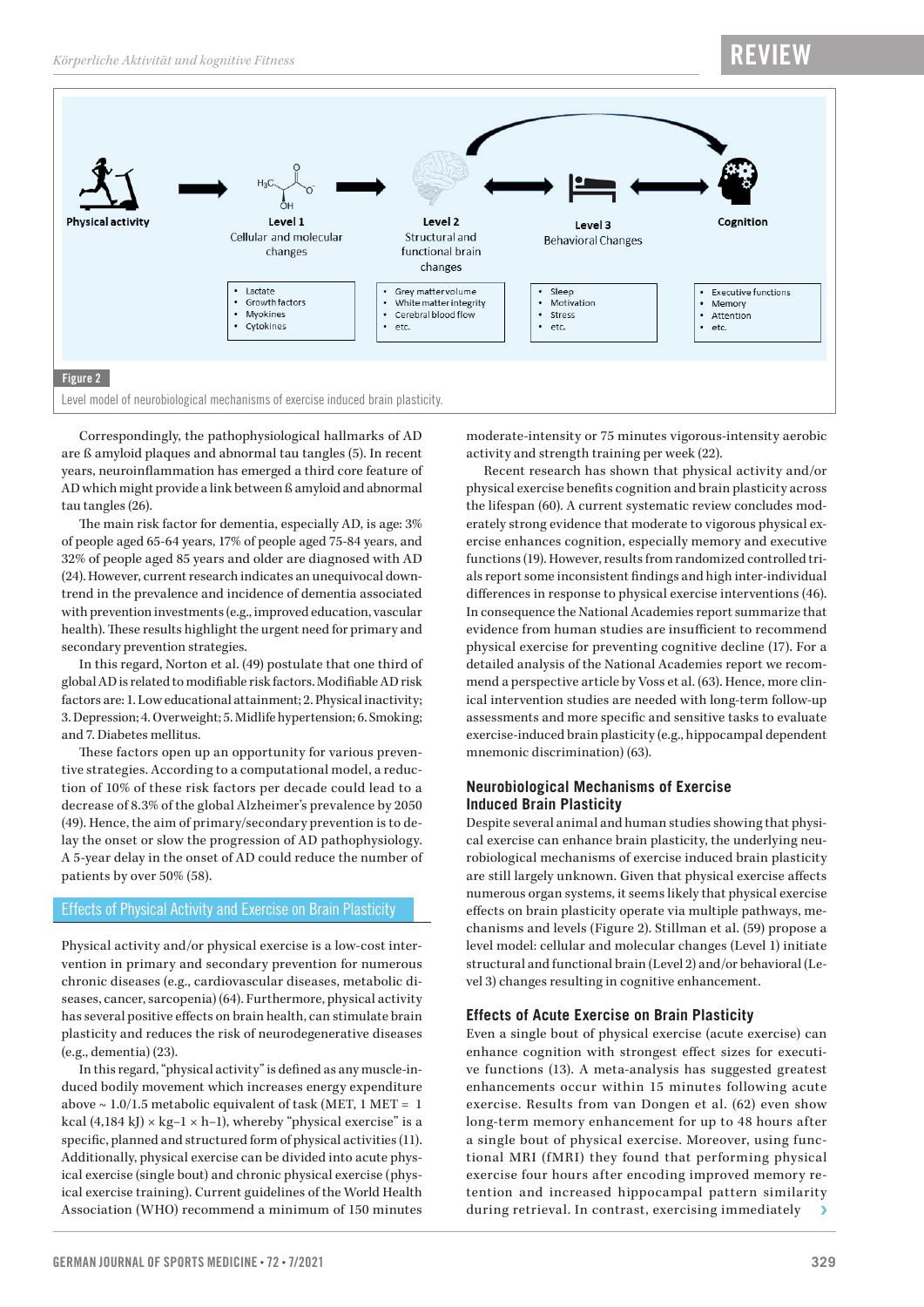after learning/encoding did not lead to any improvements. Furthermore, results from animal research indicate that a single bout of treadmill running can enhance object recognition for up to 21 days through hippocampal noradrenergic mechanisms (15).

Potential mechanisms of acute exercise on cognition are catecholamines (e.g., norepinephrine), neurotrophic factors (e.g., Brain-derived neurotrophic factor, BDNF) and cerebral blood flow (54).

BDNF is a neurotrophic growth factor and crucial for neurogenesis, growth of dendritic spines, synaptogenesis, and longterm potentiation (6). Several studies have shown that exercise induced neuroplasticity is associated with BDNF. A meta-analysis concludes that acute exercise can increase peripheral blood BDNF levels in humans. Additionally, meta-regression analysis has shown that greater exercise duration was associated with greater increases in BDNF levels (16). Regarding exercise intensity, Saucedo Marquez et al. (56) have reported that shorter bouts of high intensity exercise are more effective than continuous moderate-to-high-intensity exercise in elevating BDNF levels. Moreover, potential effects of high intensity exercise on brain plasticity may be linked to lactate. Indeed, increased peripheral lactate levels (following high intensity exercise) are associated with increased peripheral BDNF levels (for review see (42)). Furthermore, Schiffer et al. (57) have shown that lactate infusion at rest can increase peripheral BDNF levels in humans.

Another potential molecular mechanism of exercise induced brain plasticity could be the PGC-1α1 mediated kynurenine metabolism. Kynurenine is a metabolite of the amino acid tryptophan which can cross the blood-brain barier (BBB) and promote (neuro-) inflammation and neuronal cell death (12). Agudelo et al. (1) have shown that exercise can increase skeletal muscle PGC-1 $\alpha$ 1, thus enhancing the conversion of kynurenine to kynurenic acid which cannot cross the BBB. In turn, reduced plasma levels of kynurenine may protect the brain from neurodegenerative changes.

Using mass spectrometry Morville et al. (39) identified plasma metabolome profiles of resistance and endurance exercise in humans showing different effects of exercise type on human physiology. Mass spectrometry-based metabolomics can measure up to hundreds of metabolites and help to understand the mechanisms of exercise induced brain plasticity. Lactate and the ketone body β-hydroxybutyrate (BHB, e.g., 3-hydroxybutyrate) were among the highest induced metabolites following resistance or endurance exercise, respectively. BHB may strengthen neuronal connectivity through increased hippocampal and cortical BDNF expression.

Studies investigating structural and functional brain changes following acute exercise are still limited. A recent systematic review of acute exercise studies using fMRI reports profound changes in brain activation, especially in the frontal and temporal regions following exercise (27). In this regard, functional brain activation could depend on fitness level, exercise protocol, and sex. However, most studies are performed in young, healthy adults. For example, using arterial spin-labelling (ASL) Pontifex et al. reported no effects of acute exercise on cerebral blood flow in pre-adolescent children (mean age 10.2 ±1.0) (53).

#### **Effects of Regular Physical Exercise on Brain Plasticity**

Several epidemiological, observational and randomized controlled studies demonstrate that regular physical activity and/ or physical exercise can improve brain structure and function, as well as cognition across the lifespan. (19, 45). However, various randomized clinical trials failed showing benefit effects of exercise on brain plasticity (31).

Though, which type of exercise (e.g., aerobic, resistance, motor-coordinative) is most effective in inducing brain plasticity is unclear. Most studies have investigated the effects of aerobic exercise with changes on structural and functional brain plasticity, neurotrophic growth factors (e.g., BDNF) and cognition.

In a landmark cross-sectional study, Colcombe et al. (14) have shown that cardiorespiratory fitness is associated with reduced brain tissue loss in aging humans. Furthermore, Erickson et al. (20) reported that cardiorespiratory fitness is associated with hippocampal volume and spatial memory in older adults. Following up these findings in a randomized controlled trial, Erickson et al. (21) were able to show that one year of aerobic exercise training can increase the size of the hippocampus and improve memory in older adults. In this regard, changes in BDNF levels and cardiorespiratory fitness were associated with hippocampal volume plasticity. Furthermore, Maass et al. (35) reported vascular hippocampal plasticity following a three-months aerobic exercise intervention in older adults using perfusion MRI.

Although few studies have investigated the effects of resistance training on brain plasticity showing improvements in cognition, increased levels of IGF-1 and increased hemodynamic activity using fMRI (34). A systematic review concluded that resistance training has positive effects on cognition, especially executive functions (33). Considering the findings of Moreville et al. (39) that lactate levels are greater after resistance training suggests a need to further investigate the effects of resistance training on brain structure, function and cognition.

Furthermore, motor-coordinative exercise interventions (e.g., dancing) have been shown to enhance brain plasticity. Following 18-months of dance intervention Müller et al. (44) reported increased parahippocampal grey matter volume, BDNF levels and improved verbal memory. Burzynska et al. (9) investigated young expert female dancers showing lower anisotropy in corticospinal tract and altered functional connectivity of the action observation network in comparison to healthy young controls, but no differences in brain volume and cognition. The potential neurobiological mechanisms of motor-coordinative exercise are in particular synaptogenesis and neurotrophic factors.

As mentioned above, several studies have shown positive effects of physical exercise on the hippocampus, a crucial region for memory consolidation, learning and spatial navigation (18). Additionally, animal and human studies indicate that physical activity can improve hippocampal dependent pattern separation, the ability to discriminate among similar or ambiguous experiences (63). However, no randomized controlled trials have investigated the effects of exercise on pattern separation so far.

Potential mechanisms of regular physical activity and/or exercise on cognition and brain plasticity are neurotrophic factors (e.g., BDNF), myokines (e.g., irisin, cathepsin b) and metabolites (e.g., lactate, BHB), changes in the gut-brain axis, a modulation of (neuro-) inflammation and/or a reduction of risk factors (e.g., obesity, hypertension) (for review see (47)). Especially, the synergetic effects of physical activity on risk factors are to be emphasized.

### Role of Physical Activity and Exercise in the Prevention and Therapy of Dementia

A large body of epidemiological and observational studies demonstrate that physical activity (mostly assessed using questionnaires) can reduce dementia risk. A meta-analysis including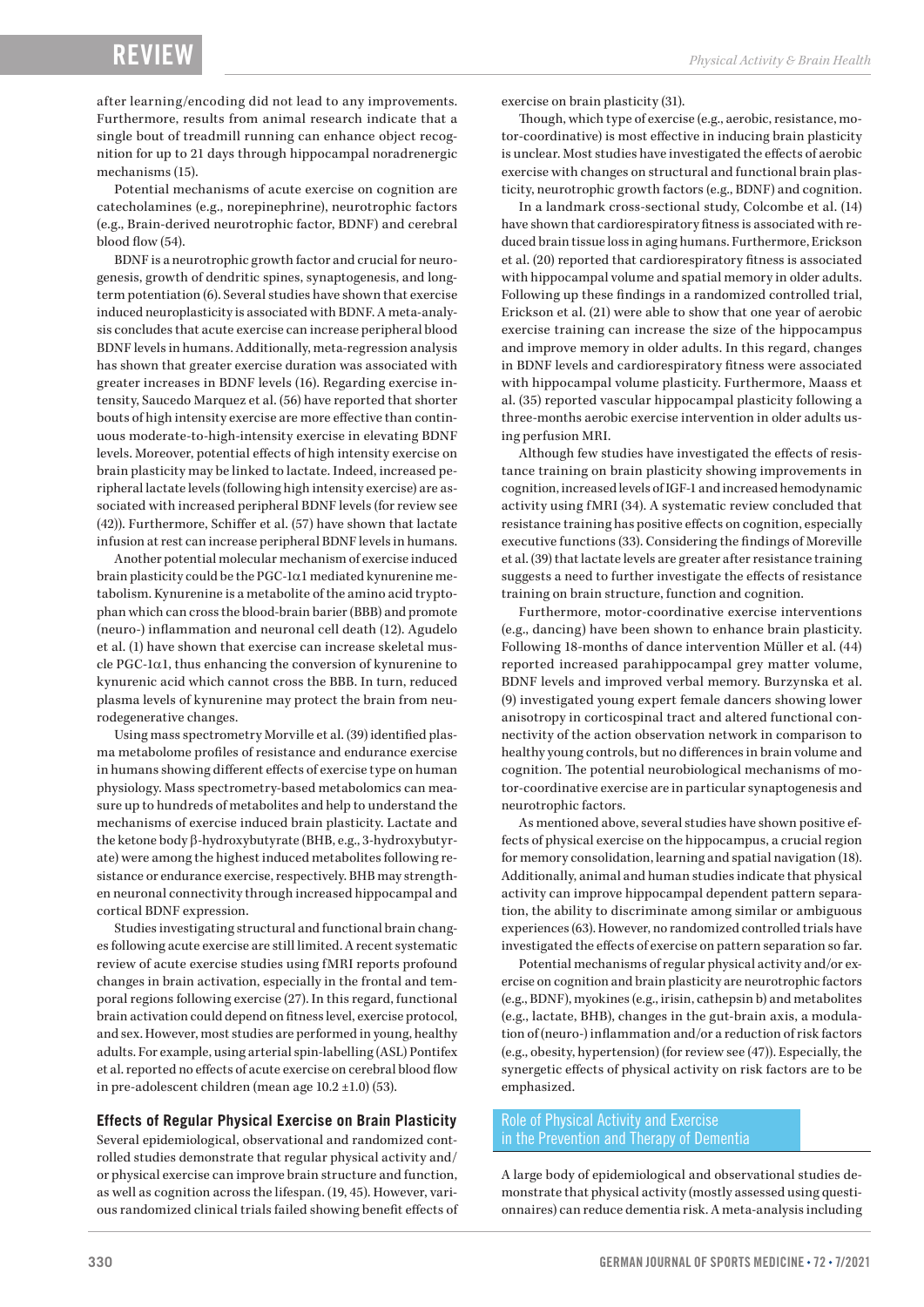16 prospective studies (163.797 participants without dementia at baseline) reported a 45 % reduction in risk of AD related to physical activity (23). A recent review concludes that regular exercise can attenuate cognitive decline in patients at risk for dementia (50). However, most studies do not consider different dementia causes (with different underlying neuropathological mechanisms) in their participant recruitment.

Some research results indicate that exercise interventions in preclinical dementia and MCI could be more successful, as opposed to in mild to moderate dementia (7). For example, Lautenschlager et al. (32) reported in a randomized controlled trial cognitive improvements in patients with subjective and/or mild cognitive impairment following moderate aerobic exercise intervention. In contrast, the Dementia And Physical Activity (DAPA) trial of moderate to high intensity exercise training for people with mild to moderate dementia showing no effects on cognition and/or other clinical outcomes (only improved physical fitness) (31). In this context, more large-scale randomized controlled trials are necessary to estimate the potential role of physical exercise in the prevention and therapy of dementia (40).

Given the multifactorial aetiology of dementia several current research trials utilize multidomain lifestyle interventions for dementia prevention. In the past years, results from three large multidomain trials (FINGER, PreDIVA & MAPT) have been published (30). So far, only the FINGER trial has revealed beneficial intervention effects on cognitive functions among participants at risk of dementia (48). However, in a post-hoc subgroup analysis participants with brain amyloid deposition showing less cognitive decline during follow-up in the multidomain lifestyle intervention group compared to the control group within the MAPT trial (3). Furthermore, Brown et al. (8) have reported in APOE4 carrying older adults that higher physical activity levels are associated with lower brain amyloid deposition. Hence, future trials should investigate biomarker based exercise interventions.

#### Conclusion and Perspective

In summary, recent research indicates prevention of age-related cognitive decline and dementia by physical activity (Table 1). Especially, epidemiological evidence supports this notion. However, results from randomized controlled trials are highly

# Table 1

Practical recommendations for brain plasticity.

#### PRACTICAL RECOMMENDATIONS FOR BRAIN PLASTICITY

-physical active lifestyle across lifespan -combination of endurance, resistance and motor-coordinative exercise -reduction of risk factors (e.g., obesity, systolic blood pressure, smoking) -lifelong learning of new movements (e.g., juggling, dancing) -social & cognitive active lifestyle (e.g., traveling, learning new languages) -situation- and target group-specific flexible adaptation of exercise intervention (e.g., development of app-based training)

variable. On the one hand, this heterogeneity may originate from the fact that there are "responders" and "non-responders" with respect to the impact of physical exercise on cardiorespiratory fitness and brain plasticity. In this regard, some studies indicate that the non-responder status can be mitigated by increasing the exercise intensity and/or dose which underpinning the necessity of tailored exercise prescriptions (e.g., personalized exercise interventions) (46). On the other hand, physical exercise studies show a high variability regarding the exercise protocol (e.g., intensity, duration) and/or the control of external factors (e.g., mood, lifestyle factors, circadian rhythm). Understanding the response variability will be important for preventing potential side-effects, treatment failures, and enhancing exercise efficacy.

Additionally, the current COVID-19 pandemic could have disastrous consequences for dementia prevention because physical inactivity levels have increased due to contact restrictions and home confinements by up to 30% (2). Therefore, dementia research must consider COVID-19 into future prevention strategies (e.g., developing app-based lifestyle interventions) (41).

#### **Conflict of Interest**

*The authors have no conflict of interest.*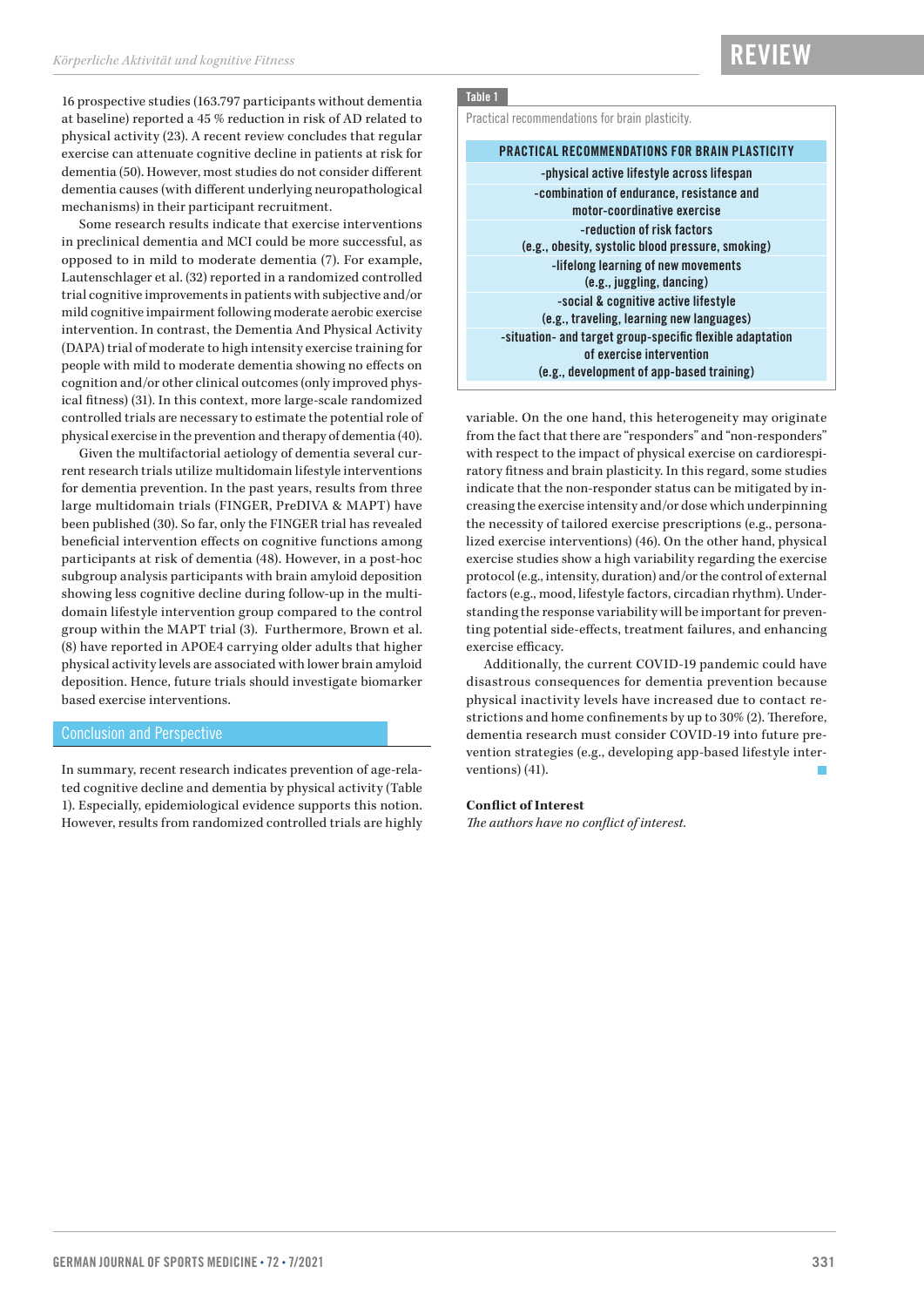# RE<sup>v</sup>

### References

- (1) AGUDELO LZ, FEMENÍA T, ORHAN F, PORSMYR-PALMERTZ M, GOINY M, MARTINEZ-REDONDO V, CORREIA JC, IZADI M, BHAT M, SCHUPPE-KOISTINEN I, PETTERSSON AT, FERREIRA DMS, KROOK A, BARRES R, ZIERATH JR, ERHARDT S, LINDSKOG M, RUAS JL. Skeletal muscle PGC-1α1 modulates kynurenine metabolism and mediates resilience to stress-induced depression. Cell. 2014; 159: 33-45. doi:10.1016/j. cell.2014.07.051
- (2) AMMAR A, BRACH M, TRABELSI K, CHTOUROU H, BOUKHRIS O, MASMOUDI L, BOUAZIZ B, BENTLAGE E, HOW D, AHMED M, MÜLLER P, MÜLLER N, ALOUI A, HAMMOUDA O, PAINEIRAS-DOMINGOS LL, BRAAKMAN-JANSEN A, WREDE C, ET AL. Effects of COVID-19 Home Confinement on Eating Behaviour and Physical Activity: Results of the ECLB-COVID19 International Online Survey. Nutrients. 2020; 12. doi:10.3390/ nu12061583
- (3) ANDRIEU S, GUYONNET S, COLEY N, CANTET C, BONNEFOY M, BORDES S, BORIES L, CUFI MN, DANTOINE T, DARTIGUES JF, DESCLAUX F, GABELLE A, GASNIER Y, PESCE A, SUDRES K, TOUCHON J, ROBERT P, ROUAUD O, LEGRAND P, PAYOUX P, CAUBERE JP, WEINER M, CARRIÉ I, OUSSET PJ, VELLAS B; MAPT STUDY GROUP. Effect of long-term omega 3 polyunsaturated fatty acid supplementation with or without multidomain intervention on cognitive function in elderly adults with memory complaints (MAPT): a randomised, placebocontrolled trial. Lancet Neurol. 2017; 16: 377-389. doi:10.1016/ S1474-4422(17)30040-6
- (4) BALCOMBE NR, SINCLAIR A. Ageing: definitions, mechanisms and the magnitude of the problem. Best Pract Res Clin Gastroenterol. 2001; 15: 835-849. doi:10.1053/bega.2001.0244
- (5) BRAAK H, BRAAK E. Neuropathological stageing of Alzheimerrelated changes. Acta Neuropathol. 1991; 82: 239-259. doi:10.1007/BF00308809
- (6) BRIGADSKI T, LESSMANN V. BDNF: a regulator of learning and memory processes with clinical potential. e-Neuroforum. 2014; 5: 1-11. doi:10.1007/s13295-014-0053-9
- (7) BRINI S, SOHRABI HR, PEIFFER JJ, KARRASCH M, HÄMÄLÄINEN H, MARTINS RN, FAIRCHILD TJ. Physical Activity in Preventing Alzheimer's Disease and Cognitive Decline: A Narrative Review. Sports Med. 2018; 48: 29-44. doi:10.1007/s40279-017-0787-y
- (8) BROWN BM, PEIFFER JJ, TADDEI K, LUI JK, LAWS SM, GUPTA VB, TADDEI T, WARD VK, RODRIGUES MA, BURNHAM S, RAINEY-SMITH SR, VILLEMAGNE VL, BUSH A, ELLIS KA, MASTERS CL, AMES D, MACAULAY SL, SZOEKE C, ROWE CC, MARTINS RN. Physical activity and amyloid-β plasma and brain levels: results from the Australian Imaging, Biomarkers and Lifestyle Study of Ageing. Mol Psychiatry. 2013; 18: 875-881. doi:10.1038/mp.2012.107
- (9) BURZYNSKA AZ, FINC K, TAYLOR BK, KNECHT AM, KRAMER AF. The Dancing Brain: Structural and Functional Signatures of Expert Dance Training. Front Hum Neurosci. 2017; 11: 566. doi:10.3389/ fnhum.2017.00566
- (10) BURZYNSKA AZ, PREUSCHHOF C, BÄCKMAN L, NYBERG L, LI SC, LINDENBERGER U, HEEKEREN HR. Age-related differences in white matter microstructure: region-specific patterns of diffusivity. Neuroimage. 2010; 49: 2104-2112. doi:10.1016/j. neuroimage.2009.09.041
- (11) CASPERSEN CJ, POWELL KE, CHRISTENSON GM. Physical activity, exercise, and physical fitness: definitions and distinctions for health-related research. Public Health Rep. 1985; 100: 126-131.
- (12) CERVENKA I, AGUDELO LZ, RUAS JL. Kynurenines: Tryptophan's metabolites in exercise, inflammation, and mental health. Science. 2017; 357: eaaf9794. doi:10.1126/science.aaf9794
- (13) CHANG YK, LABBAN JD, GAPIN JI, ETNIER JL. The effects of acute exercise on cognitive performance: a meta-analysis. Brain Res. 2012; 1453: 87-101. doi:10.1016/j.brainres.2012.02.068
- (14) COLCOMBE SJ, ERICKSON KI, RAZ N, WEBB AG, COHEN NJ, MCAULEY E, KRAMER AF. Aerobic fitness reduces brain tissue loss in aging humans. J Gerontol A Biol Sci Med Sci. 2003; 58: 176-180. doi:10.1093/gerona/58.2.M176
- (15) DA SILVA DE VARGAS L. Neves B-HSd, Roehrs R, Izquierdo I, Mello-Carpes P. One-single physical exercise session after object recognition learning promotes memory persistence through hippocampal noradrenergic mechanisms. Behav Brain Res. 2017; 329: 120-126. doi:10.1016/j.bbr.2017.04.050.
- (16) DINOFF A, HERRMANN N, SWARDFAGER W, LANCTÔT KL. The effect of acute exercise on blood concentrations of brain-derived neurotrophic factor in healthy adults: a meta-analysis. Eur J Neurosci. 2017; 46: 1635-1646. doi:10.1111/ejn.13603
- (17) DOWNEY A, STROUD C, LANDIS S, LESHNER AI, EDS. Preventing Cognitive Decline and Dementia: A Way Forward: Washington (DC); 2017.
- (18) DUZEL E, VAN PRAAG H, SENDTNER M. Can physical exercise in old age improve memory and hippocampal function? Brain. 2016; 139: 662-673. doi:10.1093/brain/awv407
- (19) ERICKSON KI, HILLMAN C, STILLMAN CM, BALLARD RM, BLOODGOOD B, CONROY DE, MACKO R, MARQUEZ DX, PETRUZZELLO SJ, POWELL KE; FOR 2018 PHYSICAL ACTIVITY GUIDELINES ADVISORY COMMITTEE\*. Physical Activity, Cognition, and Brain Outcomes: A Review of the 2018 Physical Activity Guidelines. Med Sci Sports Exerc. 2019; 51: 1242-1251. doi:10.1249/MSS.0000000000001936
- (20) ERICKSON KI, PRAKASH RS, VOSS MW, CHADDOCK L, HU L, MORRIS KS, WHITE SM, WÓJCICKI TR, MCAULEY E, KRAMER AF. Aerobic fitness is associated with hippocampal volume in elderly humans. Hippocampus. 2009; 19: 1030-1039. doi:10.1002/hipo.20547
- (21) ERICKSON KI, VOSS MW, PRAKASH RS, BASAK C, SZABO A, CHADDOCK L, KIM JS, HEO S, ALVES H, WHITE SM, WOJCICKI TR, MAILEY E, VIEIRA VJ, MARTIN SA, PENCE BD, WOODS JA, MCAULEY E, KRAMER AF. Exercise training increases size of hippocampus and improves memory. Proc Natl Acad Sci USA. 2011; 108: 3017-3022. doi:10.1073/ pnas.1015950108
- (22) GLOBAL RECOMMENDATIONS ON PHYSICAL ACTIVITY FOR HEALTH. Geneva; 2010.
- (23) HAMER M, CHIDA Y. Physical activity and risk of neurodegenerative disease: a systematic review of prospective evidence. Psychol Med. 2009; 39: 3-11. doi:10.1017/S0033291708003681
- (24) HEBERT LE, WEUVE J, SCHERR PA, EVANS DA. Alzheimer disease in the United States (2010-2050) estimated using the 2010 census. Neurology. 2013; 80: 1778-1783. doi:10.1212/ WNL.0b013e31828726f5
- (25) HEDDEN T, GABRIELI JDE. Insights into the ageing mind: a view from cognitive neuroscience. Nat Rev Neurosci. 2004; 5: 87-96. doi:10.1038/nrn1323
- (26) HENEKA MT, CARSON MJ, EL KHOURY J, LANDRETH GE, BROSSERON F, FEINSTEIN DL, JACOBS AH, WYSS-CORAY T, VITORICA J, RANSOHOFF RM, HERRUP K, FRAUTSCHY SA, FINSEN B, BROWN GC, VERKHRATSKY A, YAMANAKA K, KOISTINAHO J, LATZ E, HALLE A, PETZOLD GC, TOWN T, MORGAN D, SHINOHARA ML, PERRY VH, HOLMES C, BAZAN NG, BROOKS DJ, HUNOT S, JOSEPH B, DEIGENDESCH N, GARASCHUK O, BODDEKE E, DINARELLO CA, BREITNER JC, COLE GM, GOLENBOCK DT, KUMMER MP. Neuroinflammation in Alzheimer's disease. Lancet Neurol. 2015; 14: 388-405. doi:10.1016/S1474-4422(15)70016-5
- (27) HEROLD F, AYE N, LEHMANN N, TAUBERT M, MÜLLER NG. The Contribution of Functional Magnetic Resonance Imaging to the Understanding of the Effects of Acute Physical Exercise on Cognition. Brain Sci. 2020; 10: 175. doi:10.3390/brainsci10030175
- (28) JACK CR JR, BENNETT DA, BLENNOW K, CARRILLO MC, DUNN B, HAEBERLEIN SB, HOLTZMAN DM, JAGUST W, JESSEN F, KARLAWISH J, LIU E, MOLINUEVO JL, MONTINE T, PHELPS C, RANKIN KP, ROWE CC, SCHELTENS P, SIEMERS E, SNYDER HM, SPERLING R; CONTRIBUTORS. NIA-AA Research Framework: Toward a biological definition of Alzheimer's disease. Alzheimers Dement. 2018; 14: 535-562. doi:10.1016/j.jalz.2018.02.018
- (29) KHAN SS, SINGER BD, VAUGHAN DE. Molecular and physiological manifestations and measurement of aging in humans. Aging Cell. 2017; 16: 624-633. doi:10.1111/acel.12601
- (30) KIVIPELTO M, MANGIALASCHE F, NGANDU T. Lifestyle interventions to prevent cognitive impairment, dementia and Alzheimer disease. Nat Rev Neurol. 2018; 14: 653-666. doi:10.1038/s41582-018-0070-3
- (31) LAMB SE, SHEEHAN B, ATHERTON N, NICHOLS V, COLLINS H, MISTRY D, DOSANJH S, SLOWTHER AM, KHAN I, PETROU S, LALL R; DAPA TRIAL INVESTIGATORS. Dementia And Physical Activity (DAPA) trial of moderate to high intensity exercise training for people with dementia: randomised controlled trial. BMJ. 2018; 361: k1675. doi:10.1136/bmj.k1675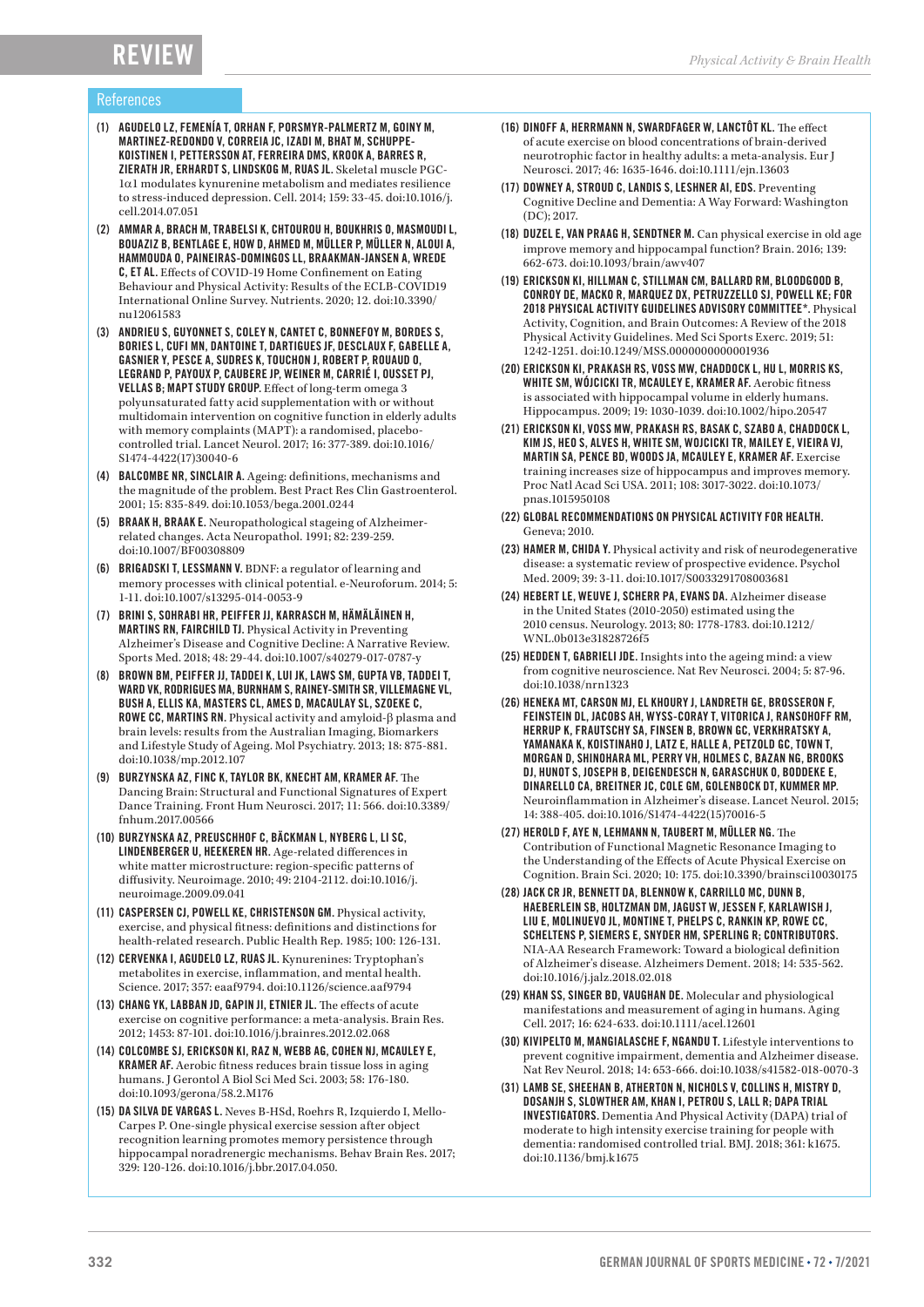# RE<sup>V</sup>

- (32) LAUTENSCHLAGER NT, COX KL, FLICKER L, FOSTER JK, VAN BOCKXMEER FM, XIAO J, GREENOP KR, ALMEIDA OP. Effect of physical activity on cognitive function in older adults at risk for Alzheimer disease: a randomized trial. JAMA. 2008; 300: 1027-1037. doi:10.1001/ jama.300.9.1027
- (33) LI Z, PENG X, XIANG W, HAN J, LI K. The effect of resistance training on cognitive function in the older adults: a systematic review of randomized clinical trials. Aging Clin Exp Res. 2018; 30: 1259- 1273. doi:10.1007/s40520-018-0998-6
- (34) LIU-AMBROSE T, NAGAMATSU LS, VOSS MW, KHAN KM, HANDY TC. Resistance training and functional plasticity of the aging brain: a 12-month randomized controlled trial. Neurobiol Aging. 2012; 33: 1690-1698. doi:10.1016/j.neurobiolaging.2011.05.010
- (35) MAASS A, DÜZEL S, GOERKE M, BECKE A, SOBIERAY U, NEUMANN K, LÖVDEN M, LINDENBERGER U, BÄCKMAN L, BRAUN-DULLAEUS R, AHRENS D, HEINZE HJ, MÜLLER NG, DÜZEL E. Vascular hippocampal plasticity after aerobic exercise in older adults. Mol Psychiatry. 2015; 20: 585-593. doi:10.1038/mp.2014.114
- (36) MASTERS CL, BATEMAN R, BLENNOW K, ROWE CC, SPERLING RA, CUMMINGS JL. Alzheimer's disease. Nat Rev Dis Primers. 2015; 1: 15056. doi:10.1038/nrdp.2015.56
- (37) MCKHANN GM, KNOPMAN DS, CHERTKOW H, HYMAN BT, JACK CR JR, KAWAS CH, KLUNK WE, KOROSHETZ WJ, MANLY JJ, MAYEUX R, MOHS RC, MORRIS JC, ROSSOR MN, SCHELTENS P, CARRILLO MC, THIES B, WEINTRAUB S, PHELPS CH. The diagnosis of dementia due to Alzheimer's disease: recommendations from the National Institute on Aging-Alzheimer's Association workgroups on diagnostic guidelines for Alzheimer's disease. Alzheimers Dement. 2011; 7: 263-269. doi:10.1016/j.jalz.2011.03.005
- (38) MITCHELL AJ, SHIRI-FESHKI M. Rate of progression of mild cognitive impairment to dementia—meta-analysis of 41 robust inception cohort studies. Acta Psychiatr Scand. 2009; 119: 252-265. doi:10.1111/j.1600-0447.2008.01326.x
- (39) MORVILLE T, SAHL RE, MORITZ T, HELGE JW, CLEMMENSEN C. Plasma Metabolome Profiling of Resistance Exercise and Endurance Exercise in Humans. Cell Rep. 2020; 33: 108554. doi:10.1016/j. celrep.2020.108554
- (40) MÜLLER P. Physical Activity and Sports in the Prevention and Therapy of Neurodegenerative Diseases. Dtsch Z Sportmed. 2020; 71: 113-116. doi:10.5960/dzsm.2020.418
- (41) MÜLLER P, ACHRAF A, ZOU L, APFELBACHER C, ERICKSON KI, MÜLLER NG. COVID-19, physical (in-)activity, and dementia prevention. Alzheimers Dement (N Y). 2020; 6: e12091. doi:10.1002/trc2.12091
- (42) MÜLLER P, DUDERSTADT Y, LESSMANN V, MÜLLER NG. Lactate and BDNF: Key Mediators of Exercise Induced Neuroplasticity? J Clin Med. 2020; 9. doi:10.3390/jcm9041136
- (43) MÜLLER P, FENDT M, MÜLLER NG. Pharmakologische Therapie der Alzheimer-Demenz : Aktueller Stand und Perspektiven. Internist (Berl). 2019; 60: 761-768. doi:10.1007/s00108-019-0625-4
- (44) MÜLLER P, REHFELD K, SCHMICKER M, HÖKELMANN A, DORDEVIC M, LESSMANN V, BRIGADSKI T, KAUFMANN J, MÜLLER NG. Evolution of Neuroplasticity in Response to Physical Activity in Old Age: The Case for Dancing. Front Aging Neurosci. 2017; 9: 56. doi:10.3389/ fnagi.2017.00056
- (45) MÜLLER P, SCHMICKER M, MÜLLER NG. Präventionsstrategien gegen Demenz. Z Gerontol Geriatr. 2017; 50: 89-95. doi:10.1007/s00391- 017-1202-x
- (46) MÜLLER P, TAUBERT M, MÜLLER NG. Physical Exercise as Personalized Medicine for Dementia Prevention? Front Physiol. 2019; 10. doi:10.3389/fphys.2019.00672
- (47) NAY K, SMILES WJ, KAISER J, MCALOON LM, LOH K, GALIC S, OAKHILL JS, GUNDLACH AL, SCOTT JW. Molecular Mechanisms Underlying the Beneficial Effects of Exercise on Brain Function and Neurological Disorders. Int J Mol Sci. 2021; 22. doi:10.3390/ijms22084052
- (48) NGANDU T, LEHTISALO J, SOLOMON A, LEVÄLAHTI E, AHTILUOTO S, ANTIKAINEN R, BÄCKMAN L, HÄNNINEN T, JULA A, LAATIKAINEN T, LINDSTRÖM J, MANGIALASCHE F, PAAJANEN T, PAJALA S, PELTONEN M, RAURAMAA R, STIGSDOTTER-NEELY A, STRANDBERG T, TUOMILEHTO J, SOININEN H, KIVIPELTO M. A 2 year multidomain intervention of diet, exercise, cognitive training, and vascular risk monitoring versus control to prevent cognitive decline in at-risk elderly people (FINGER): a randomised controlled trial. Lancet. 2015; 385: 2255-2263. doi:10.1016/S0140-6736(15)60461-5
- (49) NORTON S, MATTHEWS FE, BARNES DE, YAFFE K, BRAYNE C. Potential for primary prevention of Alzheimer's disease: an analysis of population-based data. Lancet Neurol. 2014; 13: 788-794. doi:10.1016/S1474-4422(14)70136-X
- (50) PANZA GA, TAYLOR BA, MACDONALD HV, JOHNSON BT, ZALESKI AL, LIVINGSTON J, THOMPSON PD, PESCATELLO LS. Can Exercise Improve Cognitive Symptoms of Alzheimer's Disease? J Am Geriatr Soc. 2018; 66: 487-495. doi:10.1111/jgs.15241
- (51) PATTERSON. World Alzheimer report 2018. Alzheimer's Disease International. 2018.
- (52) PETERSEN RC, SMITH GE, WARING SC, IVNIK RJ, TANGALOS EG, KOKMEN E. Mild cognitive impairment: clinical characterization and outcome. Arch Neurol. 1999; 56: 303-308. doi:10.1001/ archneur.56.3.303
- (53) PONTIFEX MB, GWIZDALA KL, WENG TB, ZHU DC, VOSS MW. Cerebral blood flow is not modulated following acute aerobic exercise in preadolescent children. Int J Psychophysiol. 2018; 134: 44-51. doi:10.1016/j.ijpsycho.2018.10.007
- (54) PONTIFEX MB, MCGOWAN AL, CHANDLER MC, GWIZDALA KL, PARKS AC, FENN K, KAMIJO K. A primer on investigating the after effects of acute bouts of physical activity on cognition. Psychol Sport Exerc. 2019; 40: 1-22. doi:10.1016/j.psychsport.2018.08.015
- (55) RAZ N, LINDENBERGER U, RODRIGUE KM, KENNEDY KM, HEAD D, WILLIAMSON A, DAHLE C, GERSTORF D, ACKER JD. Regional brain changes in aging healthy adults: general trends, individual differences and modifiers. Cereb Cortex. 2005; 15: 1676-1689. doi:10.1093/cercor/bhi044
- (56) SAUCEDO MARQUEZ CM, VANAUDENAERDE B, TROOSTERS T, WENDEROTH N. High-intensity interval training evokes larger serum BDNF levels compared with intense continuous exercise. J Appl Physiol (1985). 2015; 119: 1363-1373. doi:10.1152/japplphysiol.00126.2015
- (57) SCHIFFER T, SCHULTE S, SPERLICH B, ACHTZEHN S, FRICKE H, STRÜDER HK. Lactate infusion at rest increases BDNF blood concentration in humans. Neurosci Lett. 2011; 488: 234-237. doi:10.1016/j. neulet.2010.11.035.
- (58) SPERLING RA, AISEN PS, BECKETT LA, BENNETT DA, CRAFT S, FAGAN AM, IWATSUBO T, JACK CR JR, KAYE J, MONTINE TJ, PARK DC, REIMAN EM, ROWE CC, SIEMERS E, STERN Y, YAFFE K, CARRILLO MC, THIES B, MORRISON-BOGORAD M, WAGSTER MV, PHELPS CH. Toward defining the preclinical stages of Alzheimer's disease: recommendations from the National Institute on Aging-Alzheimer's Association workgroups on diagnostic guidelines for Alzheimer's disease. Alzheimers Dement. 2011; 7: 280-292. doi:10.1016/j. jalz.2011.03.003
- (59) STILLMAN CM, COHEN J, LEHMAN ME, ERICKSON KI. Mediators of Physical Activity on Neurocognitive Function: A Review at Multiple Levels of Analysis. Front Hum Neurosci. 2016; 10: 626. doi:10.3389/fnhum.2016.00626
- (60) STILLMAN CM, ESTEBAN-CORNEJO I, BROWN B, BENDER CM, ERICKSON KI. Effects of Exercise on Brain and Cognition Across Age Groups and Health States. Trends Neurosci. 2020; 43: 533-543. doi:10.1016/j.tins.2020.04.010
- (61) TUCKER-DROB EM. Cognitive Aging and Dementia: A Life-Span Perspective. Annu. Rev. Dev. Psychol. 2019; 1: 177-196. doi:10.1146/annurev-devpsych-121318-085204
- (62) VAN DONGEN EV, KERSTEN IHP, WAGNER IC, MORRIS RGM, FERNÁNDEZ G. Physical Exercise Performed Four Hours after Learning Improves Memory Retention and Increases Hippocampal Pattern Similarity during Retrieval. Curr Biol. 2016; 26: 1722- 1727. doi:10.1016/j.cub.2016.04.071
- (63) VOSS MW, SOTO C, YOO S, SODOMA M, VIVAR C, VAN PRAAG H. Exercise and Hippocampal Memory Systems. Trends Cogn Sci. 2019; 23: 318-333. doi:10.1016/j.tics.2019.01.006
- (64) WARBURTON DER, NICOL CW, BREDIN SSD. Health benefits of physical activity: the evidence. CMAJ. 2006; 174: 801-809. doi:10.1503/ cmaj.051351
- (65) YANKNER BA, LU T, LOERCH P. The aging brain. Annu Rev Pathol. 2008; 3: 41-66. doi:10.1146/annurev. pathmechdis.2.010506.092044